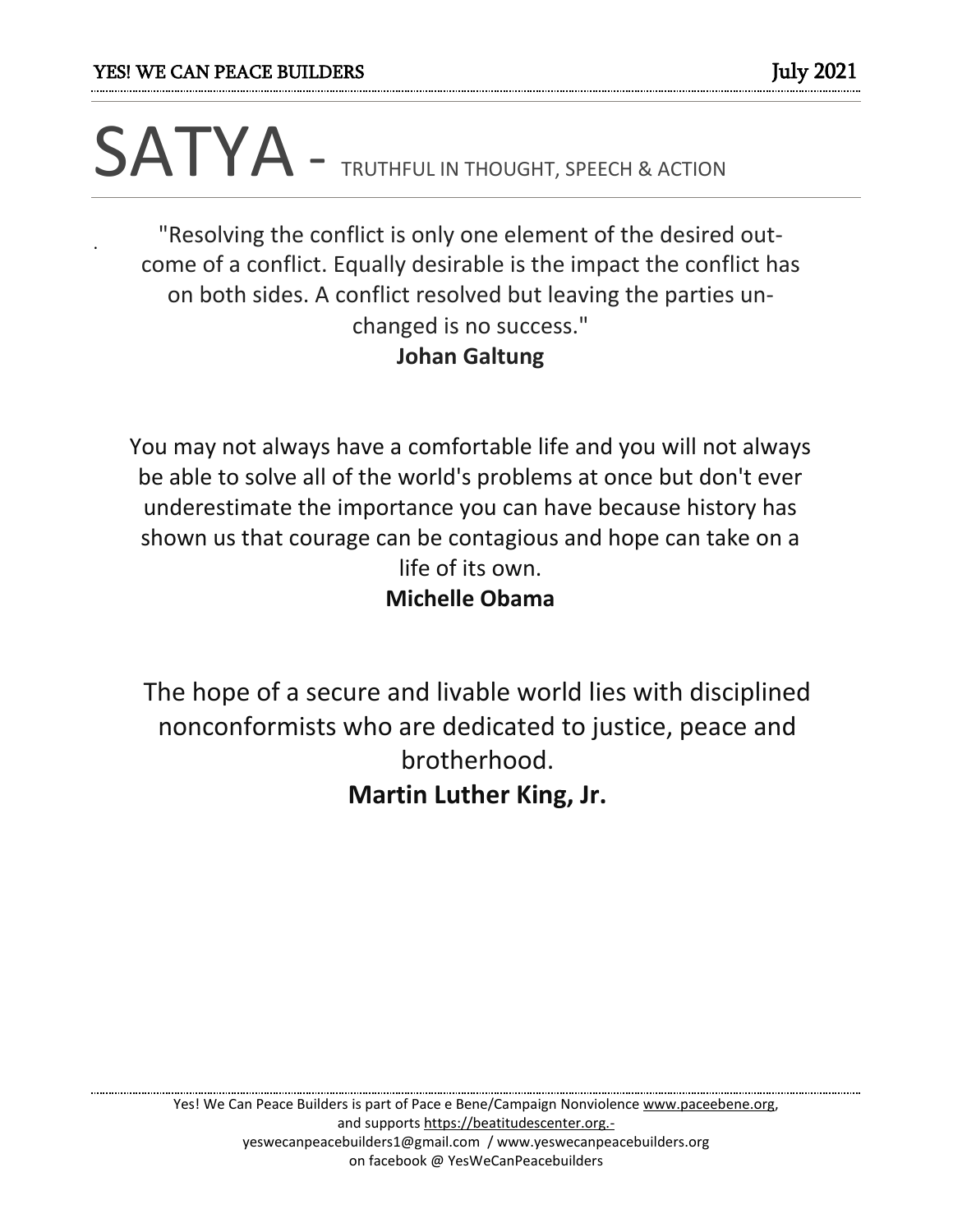

## We Are in Extraordinary Time **By:** Ruth Ann Angus

In the Catholic religion there are two times of the year where the church functions in what they term, "ordinary time." These are the times beyond Advent, and the Christmas season, before Lent, and again after Easter season ends. Each year the journey is the same. But "ordinary" is the least word I can use for the times we are living in now.

It is no matter whether you are Catholic, Protestant, Jewish, Muslim, Hindu, Buddhist, Jain, or any other denomination, or for that matter any denomination at all, we are fortunate to be living in an extra-ordinary time. This is a period offering us the opportunity to alter the route that mankind has taken since descending from the trees and recognizing his soul.

We have before us the prospect of creating a world consisting of harmony, caring, abundance, free of strife, conflict, poverty, and war. It is this extra-ordinary chance that excites those of us dedicated to opening the doors of peace.

Never has such a ripe fruit been dangled before us. The conflicts of this time afford us the possibility to actively pursue a life that dwells in our consciousness but is not yet breaking forth abundantly in our day-to-day quests.

How exciting it is to be challenged by those with views that differ from how we were raised. What an opportunity for dialogue. What an occasion to experience a different road without being absorbed by ideology. This is a time to reach out and seek those with different views.

It has been said you really cannot appreciate another culture unless you travel the world to experience those cultures. The lucky ones who do this enjoy learning about life lived in a vastly dissimilar